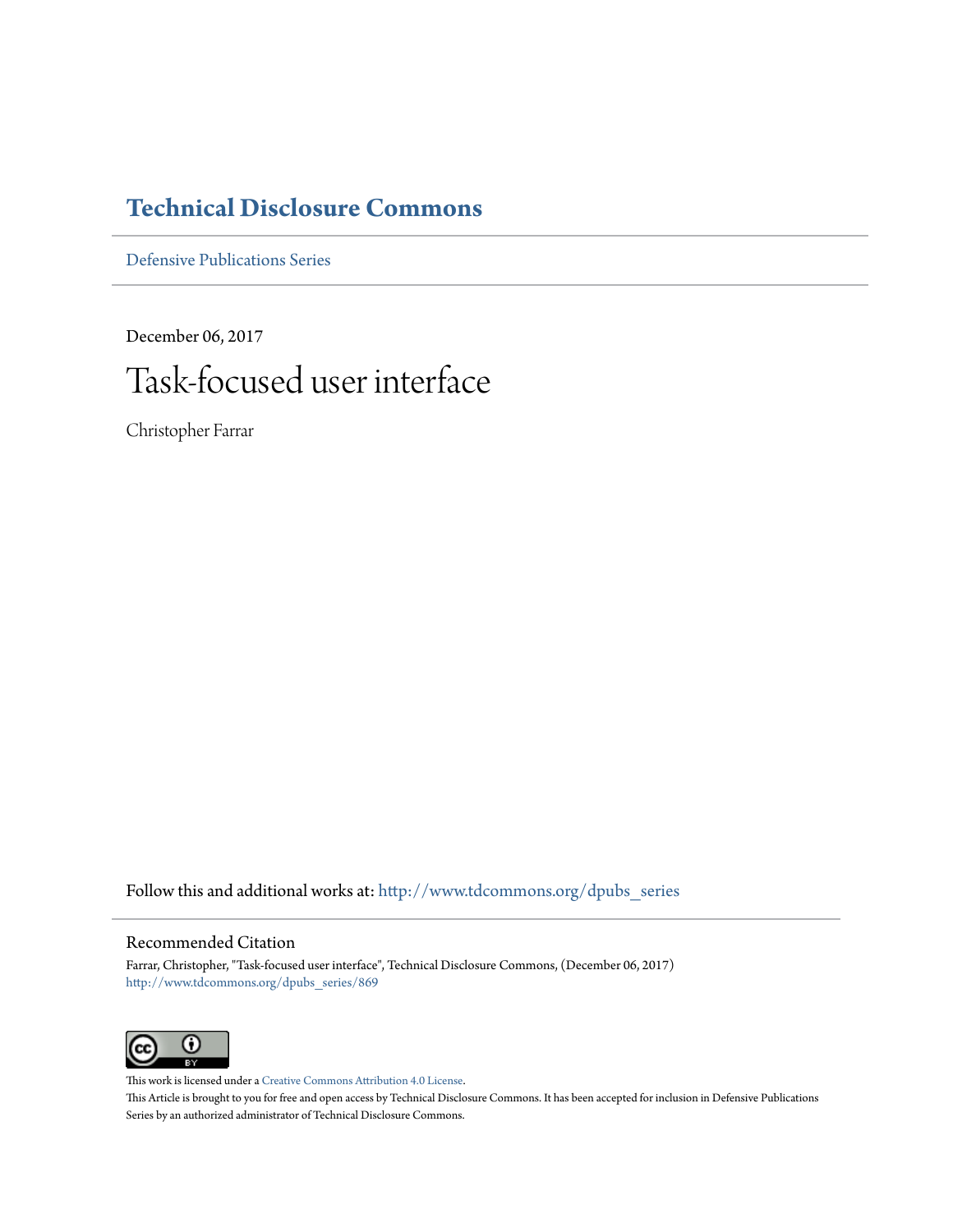# **Task-focused user interface**

## ABSTRACT

Computer or mobile device users that try focusing on a single task often become distracted or interrupted by other applications, notifications or tasks. Also, users may distract themselves while working on a project by thinking about a task from another project. When users are distracted or interrupted, they switch context from one task to another, which may impact the quality of the tasks they are trying to complete and also increases the time needed for task completion.

The described techniques provide a task-focused user interface that, with express user permission and consent, temporarily restricts the user to a single task or application and limits the use of other applications and mutes notifications. With user consent and permission, when this task-focused user interface is enabled for a period of predetermined time, applications and notifications that are unrelated to the task are muted, meaning they will not be accessible, appear, or be delivered.

### KEYWORDS

- Task management
- User interface
- Productivity
- Multitask
- Do not disturb (DND)
- Notification suppression
- Notification muting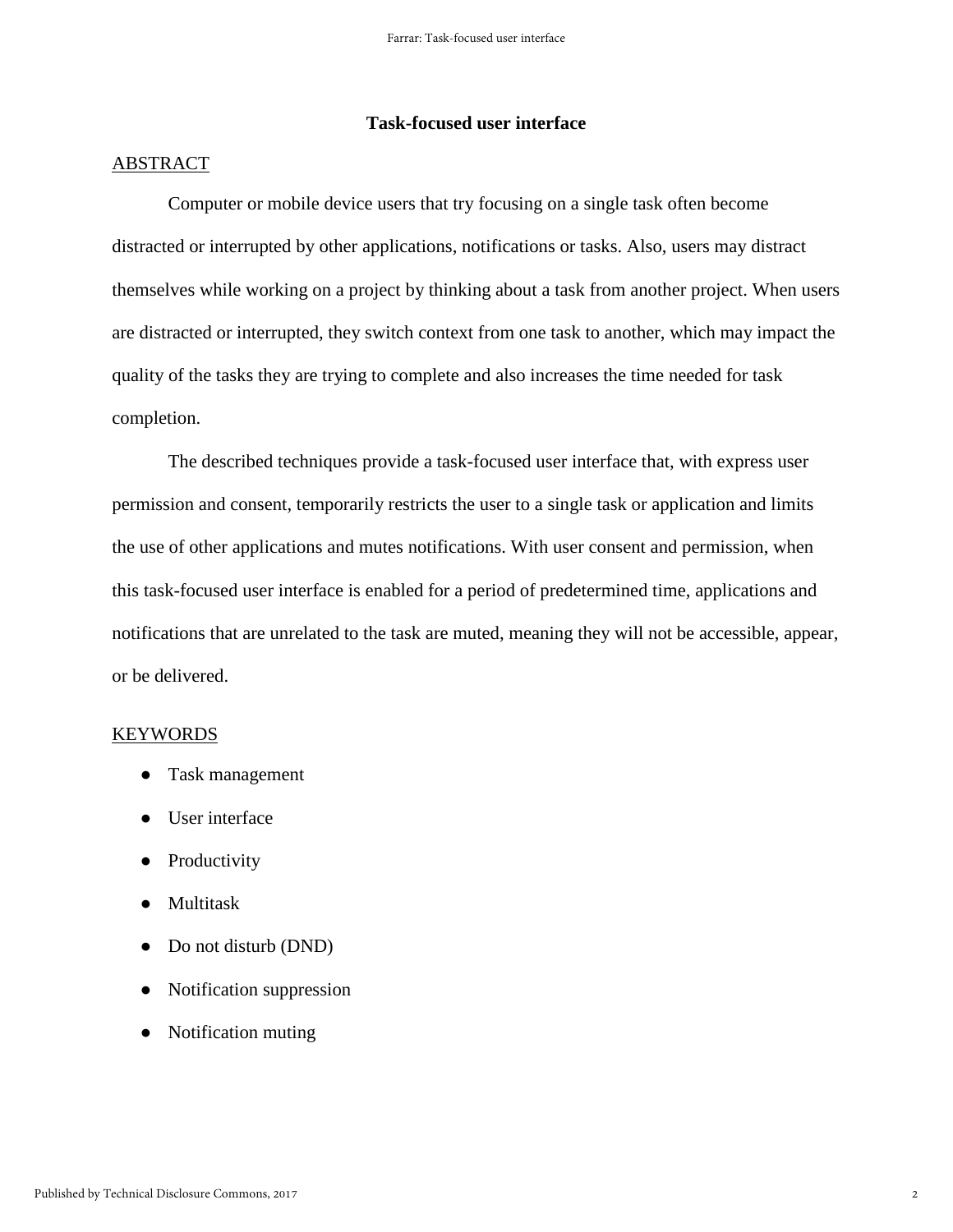### BACKGROUND

The modern business world requires professionals to complete a vast number of tasks in a short amount of time, which leads professionals to try and rapidly switch among tasks or complete multiple tasks simultaneously ("multitask"), Multitasking versus focusing on completing a single task may impact the quality of tasks and the time it takes to complete tasks, Multitasking is compounded by the capabilities of personal computers and mobile devices (e.g., smartphones, tablets, wearables, etc.) to interrupt users through providing additional tasks in the form of responding to notifications and alerts from other applications (e.g., emails, chat messages, alarms, etc.). Personal computers and mobile devices enable access to many user applications simultaneously (e.g., web browsers), which may distract the users of these devices.

Also, users may distract themselves while working on a project by thinking about a task from another project (e.g., a task from another project that they forgot to complete), These types of interruptions and switching user context rapidly among tasks result in a loss of focus, speed, and quality.

### DESCRIPTION

The described techniques provide a task-focused user interface that restricts the user to a single task or application by (with user express consent and permission) limiting use of other applications (e.g., web browsers) and muting notifications (e.g., from chats, emails, etc.).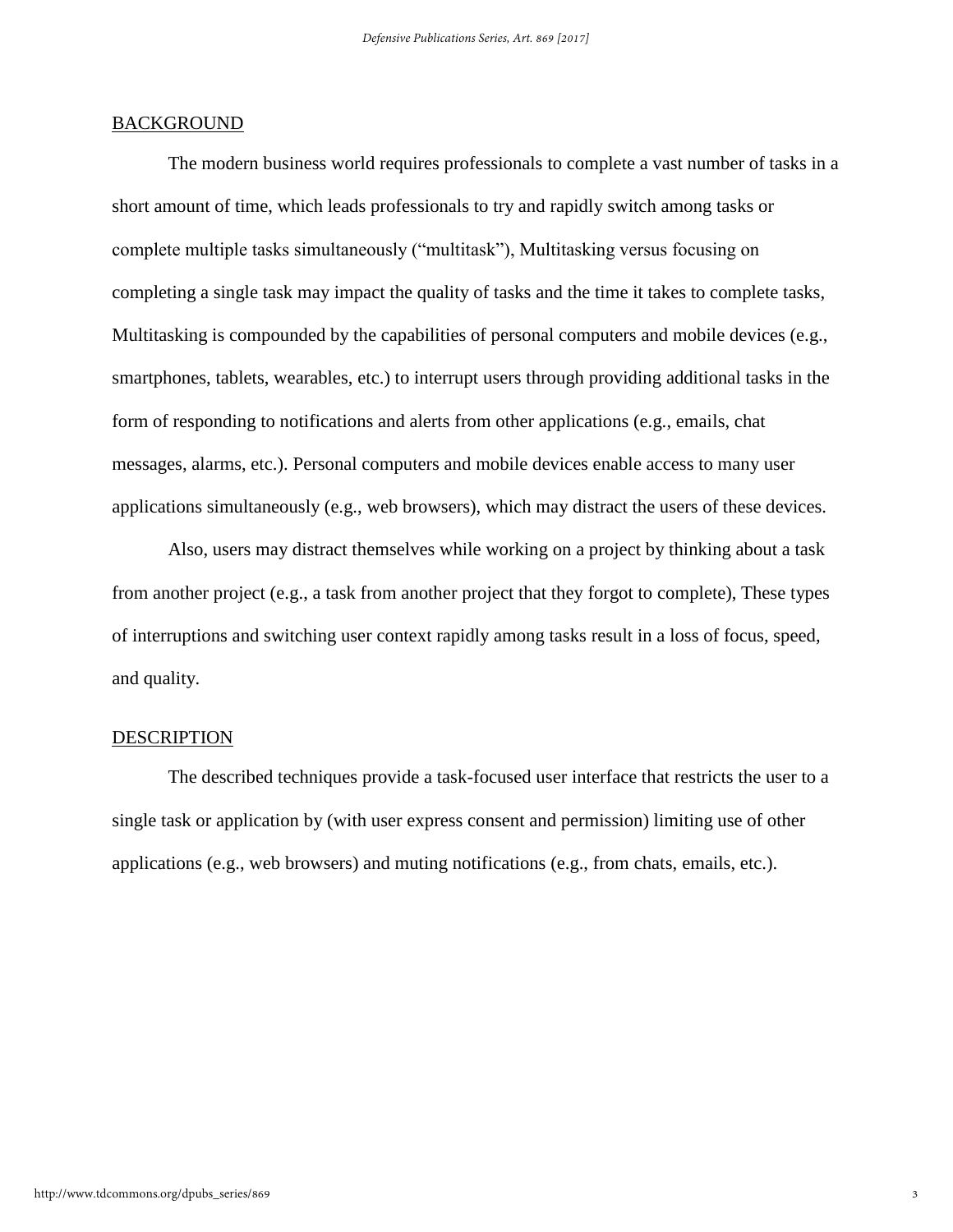

**Fig. 1: Example user interface**

Fig. 1 illustrates an example user interface of a computer or mobile device operating system depicting multiple applications (101). A calendar application (102) contains appointments "Breakfast with Nicole" (104) and "Write My Book" (106). A web browser application (108) is also seen, with three tabs open. In addition, a word processor (112) is open to document entitled "My Book" (110). At the bottom portion of the display screen is a control or task management bar (114), which shows the applications that are running as well as the system's date and time.

In Fig. 1, the calendar application (102) contains an appointment "Write My Book" (106), which is due to start at 12:15 PM. The system's time, as shown in the control bar (114) is 12:14 PM.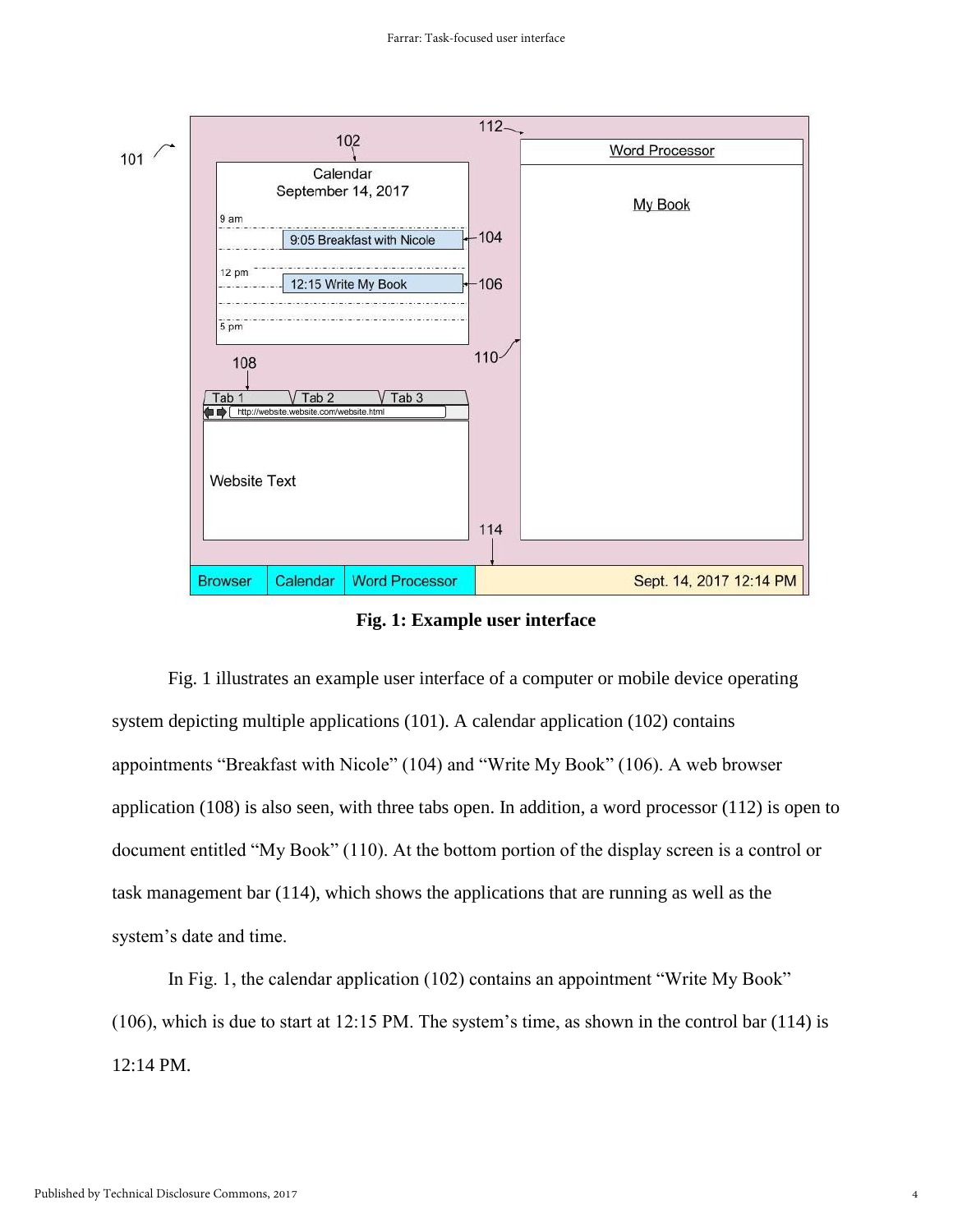

**Fig. 2: Task-based user interface**

Fig. 2 illustrates an example task-focused user interface, per this disclosure. In this example, at 12:15 PM, the user interface automatically switches from what is shown in Fig, 1 to the user interface shown in Fig. 2, The user interface (201) displays a word processing application (202) corresponding to the time 12:15 PM (204) of the calendar appointment "Write My Book" of Fig. 1. A lock icon (206) indicates that (with user permission and consent) the word processor application (202) is locked in focus. Other applications are unavailable (e.g., as shown by greying out in Fig. 2), which prevents the user from opening these other applications to minimize distractions and context switches. Further, notifications, alarms, and other alerts from either the operating system or other applications are also muted, e.g., not delivered during the predetermined scheduled calendar time, so as not to distract the user. The user is effectively restricted to one task within one application, working on writing the book in the word processor.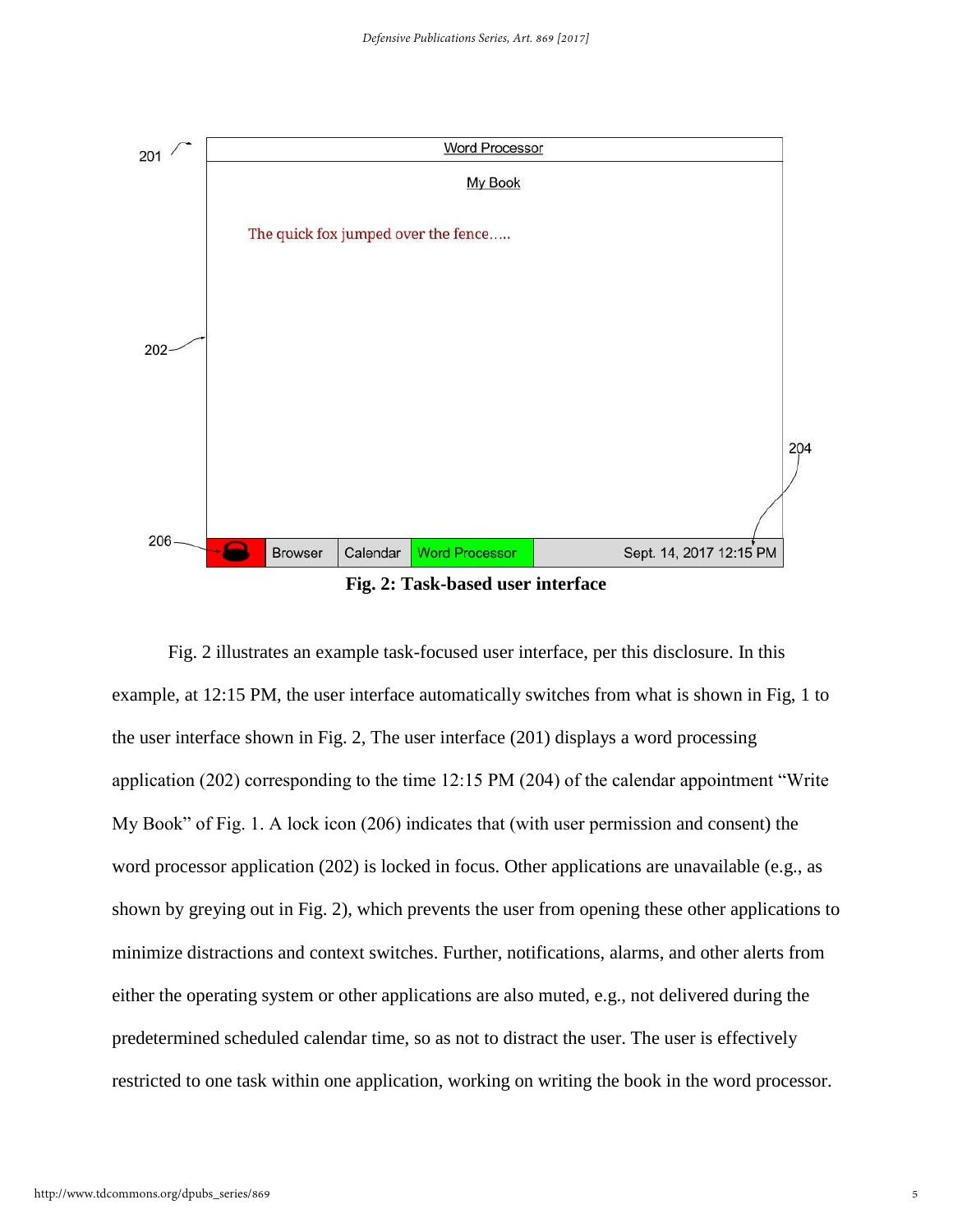For example, a user schedules "Write My Book" between 12:15 PM and 1:15 PM on September 14, 2017. At 12:15 PM, the user opens a word processing application to begin or to resume writing the book for one hour. For this hour (with express user permission and consent) the user will only have access to and receive notifications from the word processor. Emails, chats, alerts, and notifications from other applications are temporarily muted and inaccessible. The user is thus forced to focus on the word processor. If the user thinks of another task they want to complete during the hour they scheduled to write the book, the user will be forced to complete the document before returning to any other task. The task-focused based user interface may take directives from a user's calendar. In some implementations, the task-based user interface takes directives from an employee or work calendar, or another application or task management system that connects a task with a date and time.

The calendar or task entries contain the time at which the task is to be completed, the name of the task, and the resources or artifacts needed to reference or to use to complete the task, e.g., word processors, presentations, documents, software coding terminal, etc. A combination of artifacts is also possible, such as presentation software and a reference document. For the duration of the calendar or time entry, the user is restricted to the one task and the limited resources and artifacts, Word processing, software coding, or presentations are just some example contexts of using the described techniques. The user may also schedule "check email" at a designated date and time on their calendar, upon which the techniques will (with user express consent and permission) restrict the user to using their email application, and mute all other notifications and alerts for the predetermined set calendar time designated for this task.

In another example of this technique, during the restricted session the user is provided a notepad application in addition to a restricted application. The notepad enables the user to write

6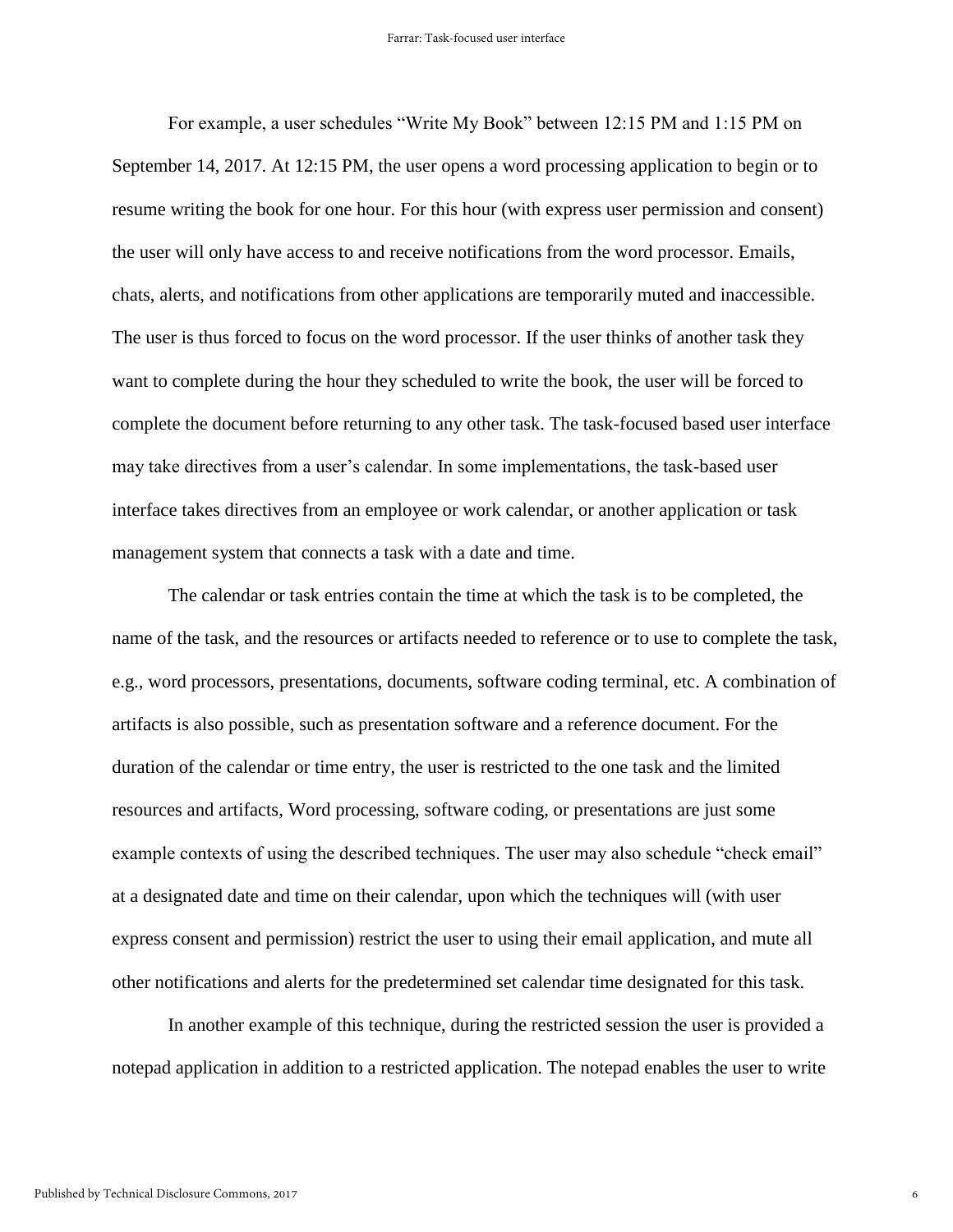down things pertinent to the task at hand or pertinent to other tasks the user happens to think of while the user interface is focused on the task at hand. The notepad may automatically add notes that reference other tasks to those other tasks to be addressed later after completing the current session for the task at hand, When the user calendars a time to work on the other tasks the notepad will appear in the user interface along with the notes taken earlier during the prior unrelated task session,

In another example scenario, if a meeting is scheduled on a user's calendar, the interface is configured such that the user can only access on their device pre-designated meeting artifacts during the time period of the scheduled meeting. For example, the user can only access an agenda and presentation relevant to the meeting, and access to other applications is restricted and all other notifications and alerts muted during the meeting. This may be helpful, e.g., for users that tend to tune out of meetings and work on unrelated activities.

In another example scenario, during the restricted session, a user's mobile devices are also in a restricted mode such that all notifications, alerts, text messages, and phone calls are muted (with user express consent and permission) while the user is in the task session. This is configurable by the user. For example, the user is enabled to completely mute all device activity or just certain activity (e.g., phone calls). This may be helpful, e.g., for users that have a mobile phone on hand at all times and receive regular phone calls or text messages.

If the user needs to exit the task-based user interface in case of emergency or if a more urgent and important task arises, the user is provided an option to enter a special password to exit the task-focused user interface. These exits may be tracked with user permission and consent to help the user manage their time more effectively and to highlight trends.

7